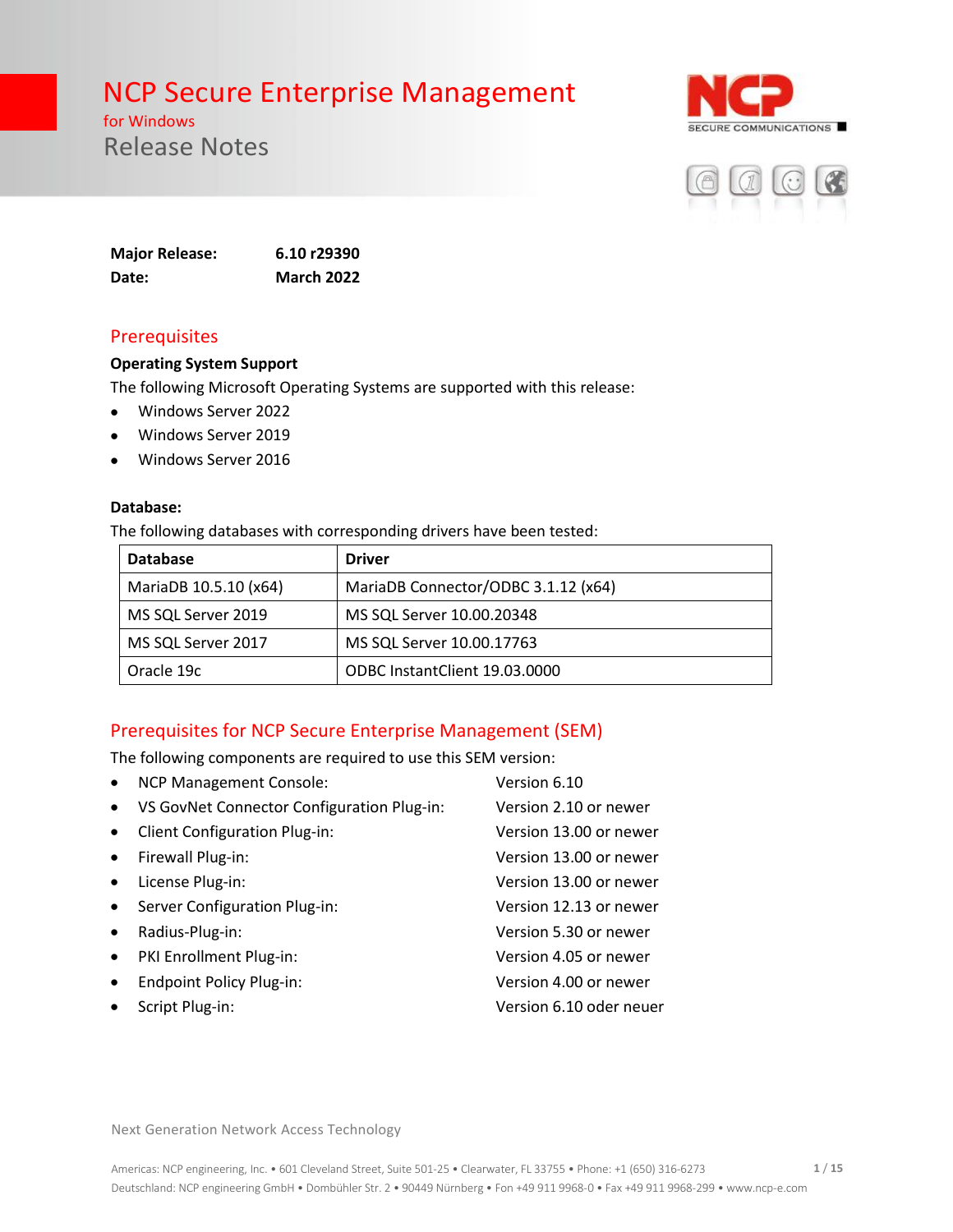for Windows Release Notes





# Note for the migration from NCP Exclusive Remote Access Management to NCP Secure Enterprise Management Server 6.10

### **Attention: To ensure an uninterrupted operation, please make sure to have a valid license key for the NCP Secure Enterprise Management Server 6.10 available.**

The migration from NCP Exclusive Remote Access Management to NCP Secure Enterprise Management Server 6.10 is supported by the update process. Already installed licenses can still be used after the update/migration. After the update process is complete, make sure to import a valid license for the NCP Secure Enterprise Management Server 6.10 in the management console.

# Note for the use of NCP 2-factor authentication

**Attention: The use of the NCP 2-factor authentication via TOTP soft token or SMS (Advanced Authentication) is a chargeable option starting with this SEM version for which a separate license key is required.**

# Note for the automated execution of scripts

The automated execution of scripts, e.g. by actions like "delete user" or "renew certificate", is deprecated as of this SEM version and will not be included in version 6.20.

# **1. New Features and Enhancements**

## REST API

The new REST API introduced as of this release enables even better integration of the NCP Secure Enterprise Management Server into the user's IT infrastructure. The following areas can be addressed via REST-API:

- Basic SEM settings
- Client Management
- PKI Management
- RADIUS Management
- Firewall Configuration
- License Management

In principle, the SEM can be addressed via REST by any programming language. To further simplify the use for administrators, NCP offers an NCP Python API for the Python scripting language. This can be installed from pypi.org (Python Package Index) using the command line pip install NcpSemApi.

# New menu item "Configuration license report

The license report necessary for PayPerUse licensing can be configured by calling the new menu item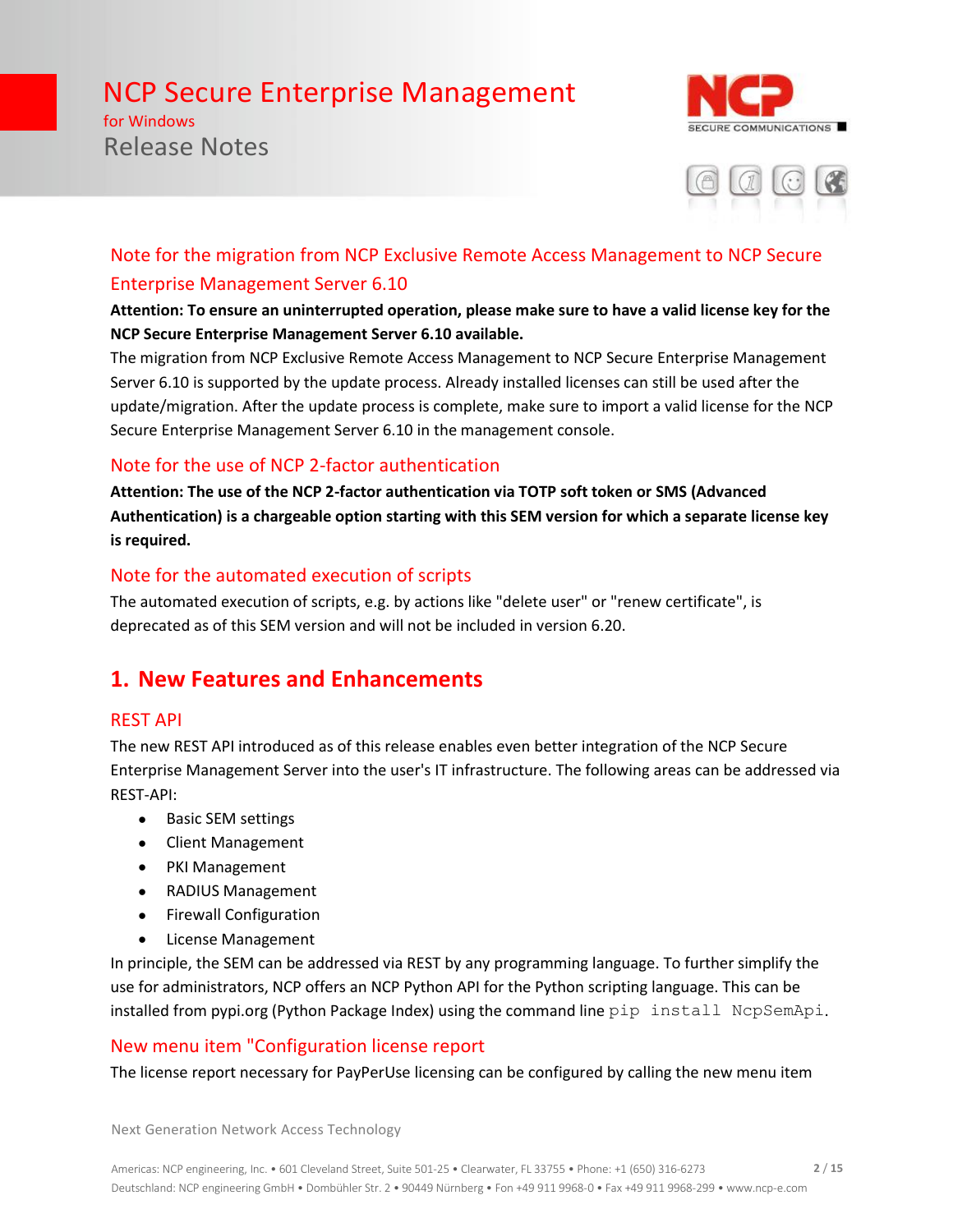for Windows Release Notes





"Configuration License Report" and the corresponding mail dispatch can be tested.

### Support of the NCP VS GovNet Connector 2.0

From this version of the NCP Secure Enterprise Management Server, the NCP VS GovNet Connector 2.0 is supported in conjunction with the associated plug-in.

# Dedicated license for NCP 2-factor authentication according to TOTP or SMS procedure

The use of NCP 2-factor authentication according to TOTP or SMS procedure is chargeable from this version of the NCP Secure Enterprise Management Server and therefore requires its own license.

## Support of the audit log in the NCP VS GovNet Connector 2.0

Using the CLI call rsulog -t auditlog ... the audit log of the NCP VS GovNet Connector can be called up on the NCP Secure Enterprise Management Server.

# Enhancement of the NCP script by a login period for RADIUS users

This enhancement of NCP script enables the access of existing RADIUS users to be restricted to defined time windows.

# **2. Improvements / Problems Resolved**

# Using TLS 1.2

All TLS communication of the SEM is done with TLS 1.2 from this version on. If the use of TLS 1.0 or 1.1 is necessary for backward compatibility reasons, this can be configured in the configuration file ncprsu.conf in the section [General] by entering the following parameters:

- MgmMinTLSVersion (for console, script, plug-in upload tool, software packages).
- RsuMinTLSVersion (update clients)
- SrvCfgMinTLSVersion ((v)SES, (v)HAS, Backup Server)

Possible values for these parameters are "1.0", "1.1", "1.2". If these values are not set, TLS version 1.2 applies. The following software versions do not require an adjustment of the TLS version for SEM upload:

- Client SoftwareUpdatePackage as of 11.10
- Client Plug-in as of 11.10 (exception 11.21 r44244)
- Firewall Plug-in as of 12.00
- License plug-in as of 11.10
- RADIUS Plug-in as of 5.10
- Server Plug-in as of 12.10

In general, the plug-in import via .plugin file is not critical with regard to the TLS version. Current servers, HA servers, Windows clients of version 12.x and macOS clients of version 4.x are also uncritical.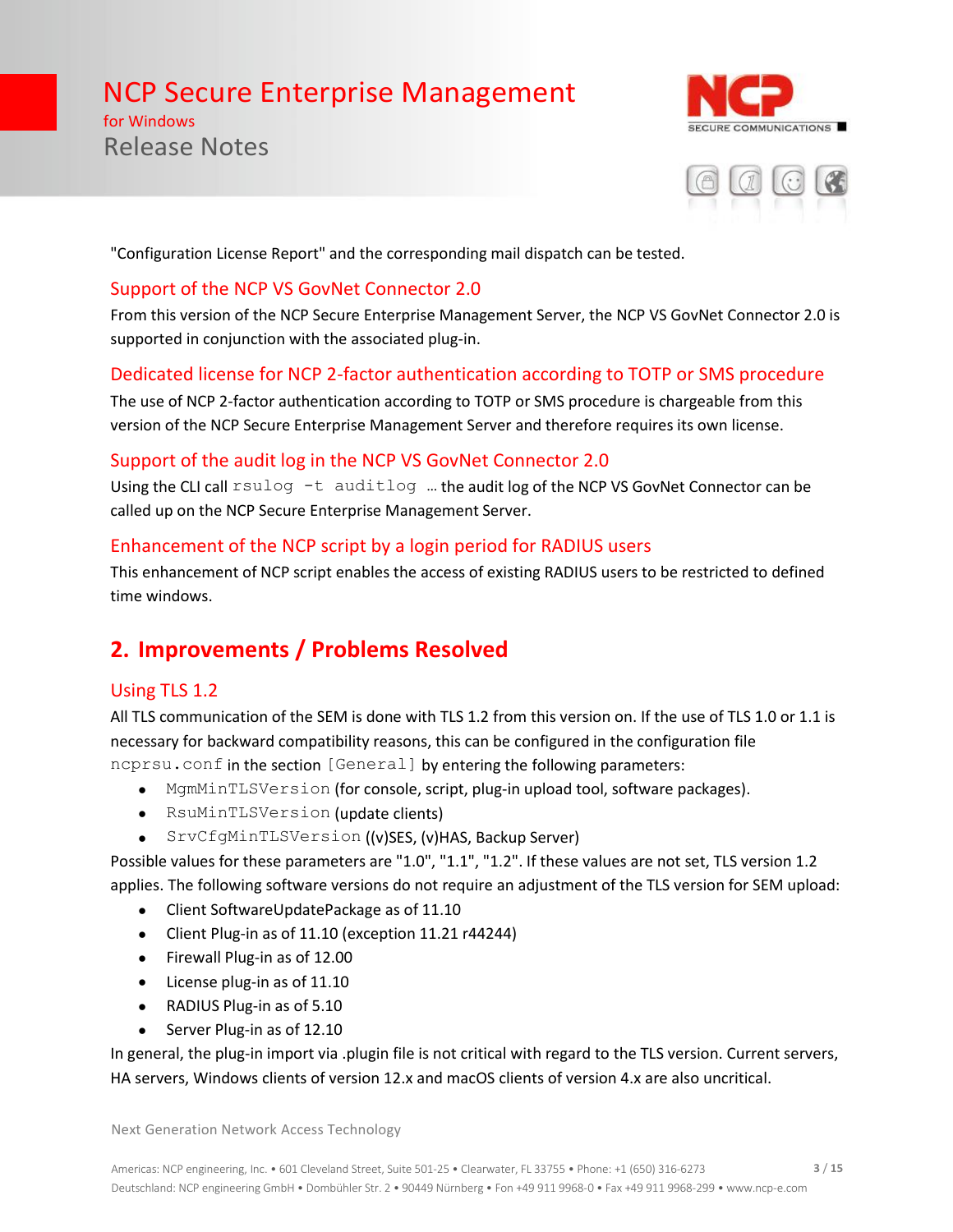for Windows Release Notes





## New parameters in the account log

The following RADIUS attributes sent from the NCP Secure Enterprise VPN Server (SES) to the SEM are stored in the account log:

- NAS ID (32)
- NAS Port Type (61)
- Client Tunnel Endpoint (67)
- Server Tunnel Endpoint (66)
- Framed IP Address (8)
- Framed Protocol (7)
- Client DNS Name (190)

# Extension of the administrator AD Authentication Configuration

Within the administrator group configuration, the search attribute for the authentication of the console administrator in LDAP can now be configured under "AD Authentication". By default "sAMAccountName" is set here for Microsoft Active Directory.

# Recursive creation of client configurations

Changed client configurations can now be recursively generated for the clients located in the subgroups by setting the "Including all subgroups" option.

# New default values in RADIUS dictionary on new installation

In case of a new installation of the SEM, the parameter names in the RADIUS dictionary are set to NCP default values. In case of an update the parameter names remain unchanged.

## Error message "Package not compatible

If a client version for a macOS, Linux, Android client or VS GovNet Connector was set in the client template on the SEM, the "Package not compatible" message was returned. This issue has been fixed.

# High CPU load

When a new user was created in SEM, the CPU load increased significantly. This problem has been fixed.

# External authentication via Kerberos

External authentication via Kerberos is case insensitive by default, i.e. VPN user names are checked with the Active Directory via Kerberos, regardless of upper or lower case. Using the new RADIUS setting KrbSendEncTimeStamp=1 introduced in SEM, the check can be switched to case sensitive.

# CA certificate import - "Entry could not be inserted"

CA certificates whose Authority Key Identifier (AKID) has a length of 70 bytes could not be imported in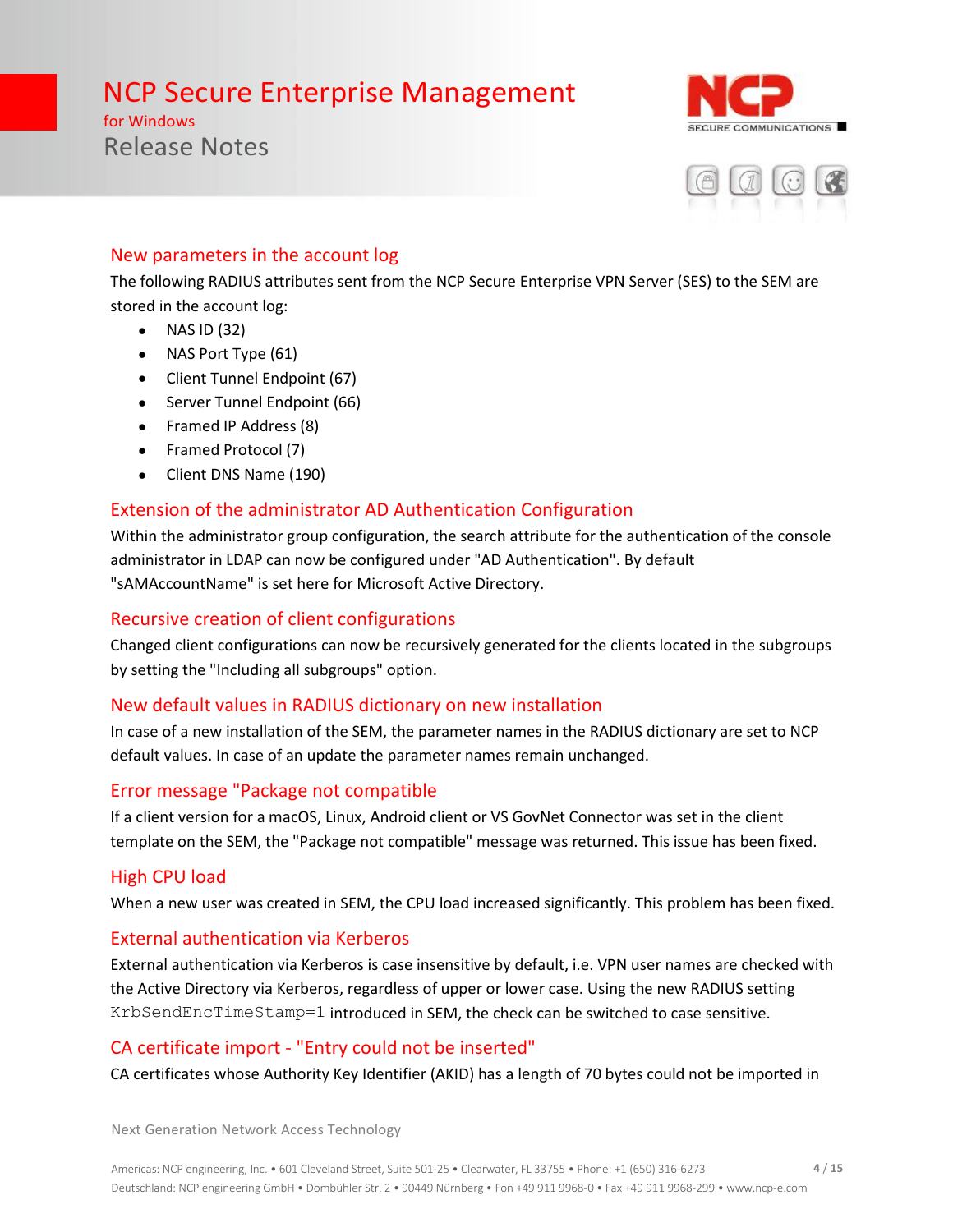for Windows Release Notes





SEM and the error message "Entry could not be inserted" was displayed. This problem has been fixed.

### Problem solving when creating a detailed license report

### Duplicate RADIUS user

Under certain circumstances a RADIUS user could be created twice. This problem has been fixed.

### Replication error or failure of backup SEM

When transferring a large number of users with State=0, a timeout occurred at the Primary SEM. This problem has been fixed.

## Missing task ID in output files

The output files task.out and task.err associated with a created task did not contain a task ID. This problem was fixed.

### Display of used iOS client licenses

When deleting an iOS client, the associated device ID was not released, which caused an incorrect display of free iOS client licenses. This issue has been fixed.

### Log output "Usage error: tried to wait on non-existent child"

The script-driven sending of the license report generated the log output "Usage error: tried to wait on non-existent child". This problem has been fixed.

## Bug fixes when using subscription licensing

When using subscription licensing, problems occurred in connection with a proxy server or displaying the subscription status in the HA server. These issues have been resolved.

### Missing group name in log output

When a license was assigned or removed from a user, the associated log output did not include the group name. This problem has been fixed.

### Problem solving with usernames and umlauts contained therein

User names containing umlauts and external RADIUS authentication via MS-CHAPv2 could not be authenticated. This problem has been fixed.

Fixed a problem with renaming a VPN bypass list in the plug-in

### Problem solved when entering new server and HA server licenses of newer version

## Enhancement of the written logs by the name of the management server used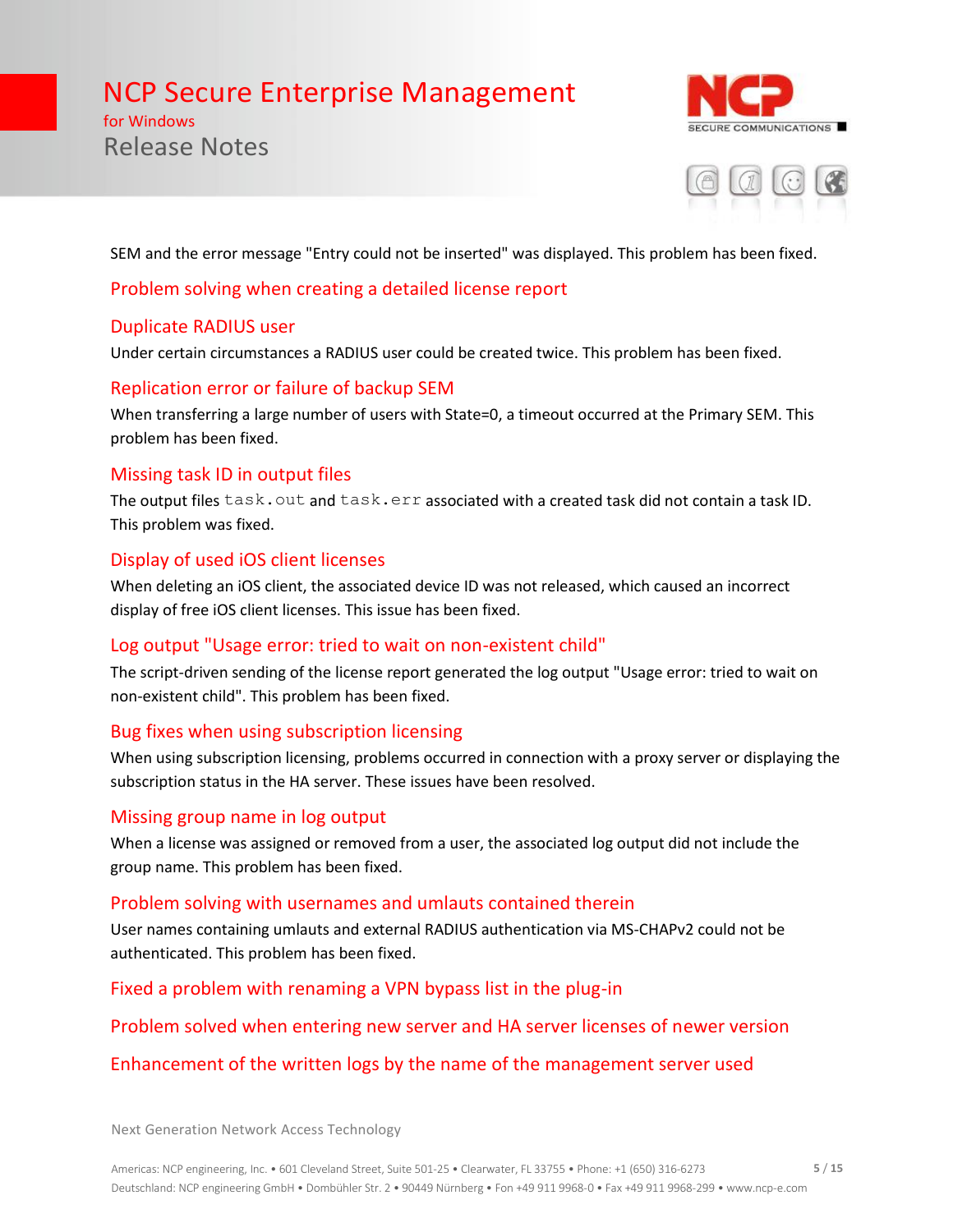for Windows Release Notes





In order to be able to distinguish in the log entries which management server (primary or backup) created the entries, the name of the management server is added to these entries.

## Creation of RADIUS users without a configured password

With this version of the NCP Secure Enterprise Management Server, RADIUS users can be created in the event of external authentication without a password. Until now, a random dummy password was always generated for this. This change is intended to prevent the RADIUS user in question from being able to log in with the dummy password if the external authentication is inadvertently switched off. Users without a configured password are blocked in the event of missing external authentication.

Troubleshooting with certificates whose common name is 63 characters or longer

### Error message  $\ldots$  tpb.zip "does not exist! Errno = 2

In the case of an update of the NCP Secure Enterprise Management Server, an error message with the content ... tpb.zip "does not exist! Errno = 2 could appear. This problem has been fixed.

### NCP script user.createConfig always provides a positive return value

The NCP script method createConfig of the CUser class always returned the return value 1, even if the method fails. This problem has been fixed.

### Display error in the notification "SEM server certificate will be invalid soon"

Under certain conditions, the notification "SEM Server certificate will be invalid soon" was missing the expiry date of the certificate. This problem has been fixed.

### Troubleshooting when saving a Secure Server template

### Uninstall the NCP Secure Enterprise Management Server

After uninstalling the NCP Secure Enterprise Management Server, not all log files were removed. This problem has been fixed.

### Configuration of the NCP Virtual Secure Enterprise VPN Server

Changes in the configuration of an NCP Virtual Secure Enterprise VPN Server are sent to the gateway but not displayed. This problem has been fixed.

### Package and download of the International Phonebook removed

The package and download of the International Phonebook for using an external dialer (iPass) on the client has been removed.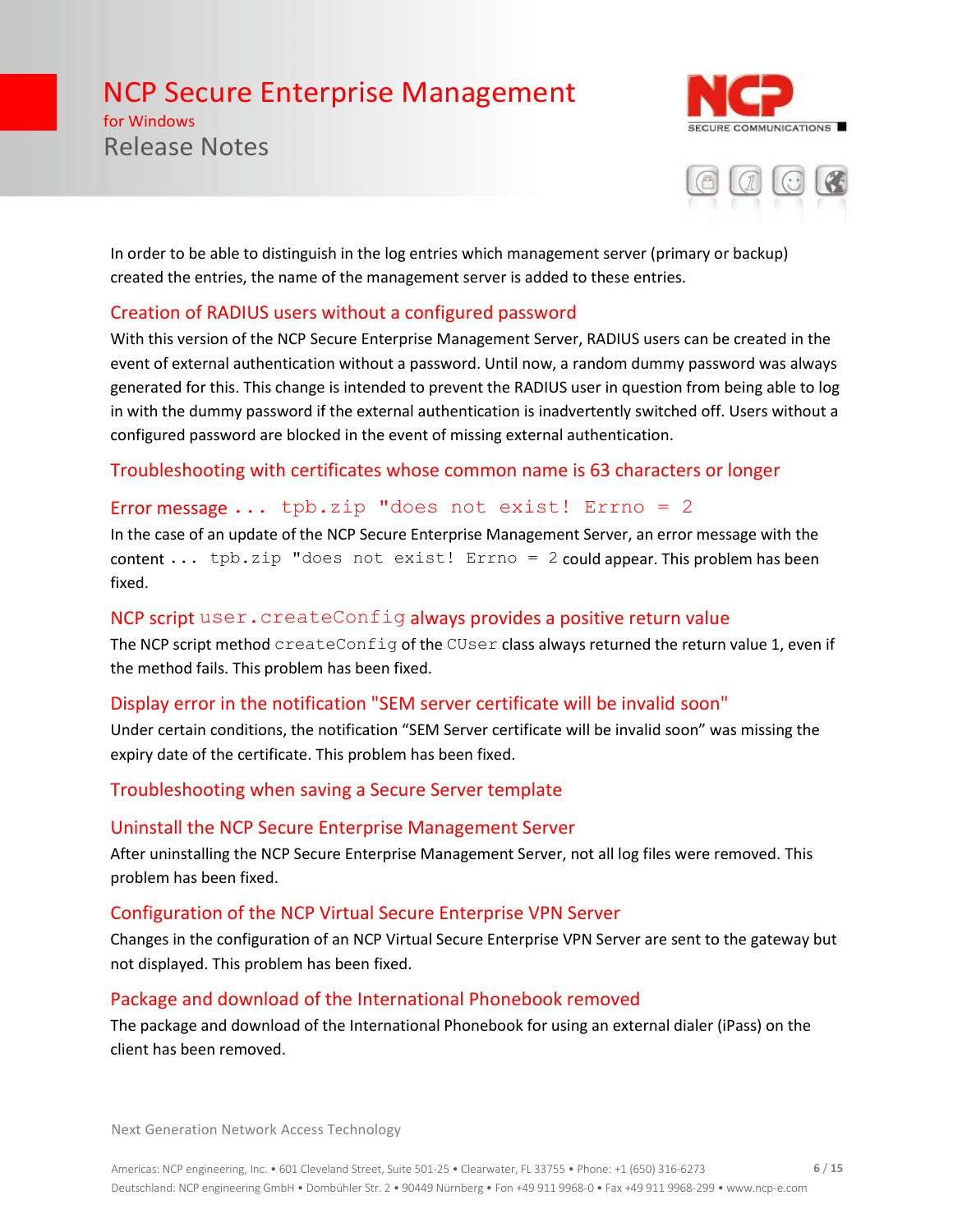# for Windows Release Notes





# Troubleshooting for RADIUS users with german umlauts in their names

# Option "License / used VPN gateways in HA LB mode" in the server plug-in

The option "License / used VPN gateways in HA LB mode" cannot be enabled in the server plug-in. This problem has been fixed.

## Advanced authentication with Sophos MCS

The SMS service provider Sophos MCS has been removed from the configuration of the Advanced Authentication because it has discontinued its service.

Troubleshooting within the recovery of the primary management server configuration from failsafe replication using rsurestore

New configuration option for the synchronization of subscription licenses via a proxy in the settings of the NCP Secure Enterprise Management Server

Troubleshooting with certificate templates whose name is 63 characters or longer

## License plug-in only imports license versions that are known to it

Previously, the license plug-in could also be used to import newer license versions than are known to him. However, this led to problems in other areas under certain circumstances. Therefore, from this version onwards, only known license versions can be imported via the license plug-in.

## Security update of the OpenLDAP library used to version 2.4.57

The security update to the OpenLDAP library 2.4.57 closes the following security issues in OpenLDAP: CVE-2020-36221 CVE-2020-36222 CVE-2020-36223 CVE-2020-36224 CVE-2020-36225 CVE-2020-36226 CVE-2020-36227 CVE-2020-36228 CVE-2020-36229 CVE-2020-36230

### Removing of old logs loaded into the management after creating a new client

After uninstalling and then reinstalling a client, its logs were still available on the central management. This problem has been fixed.

Fixed a XAUTH issue after a RADIUS user has not logged in for more than 8 hours

Optimization of the switchover of the primary management server to a secondary management server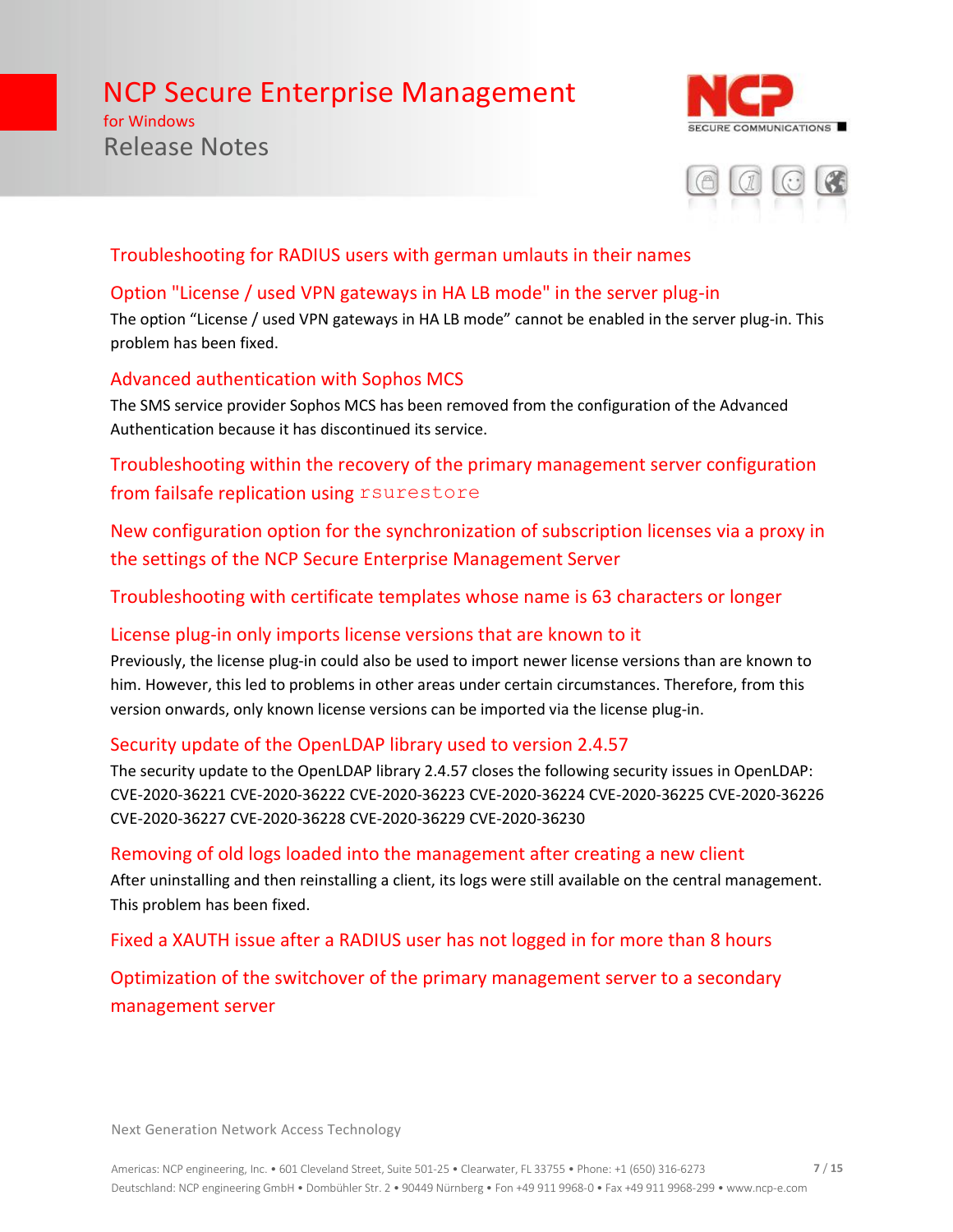for Windows Release Notes





# **3. Known Issues**

### The NCP VS GovNet Connector 1.10 is no longer supported

The administration of the NCP VS GovNet Connector 1.10 is no longer supported from this version of the NCP Secure Enterprise Management Server.

# It is not possible to differentiate between NCP Secure Enterprise Client and VS GovNet Connector in an administrator group

If an administrator group is created, the entry "Client configuration" is displayed for the client plug-in and the connector plug-in. An individual configuration of these two client entries is not possible.

# The VS GovNet Connector Plug-in is currently not able to display the VS GovNet Connector's audit logs

# **4. Getting Help for the NCP Secure Enterprise Management**

To ensure that you always have the latest information about NCP's products, always check the NCP website at:

<https://www.ncp-e.com/en/service-resources/download-vpn-client/> For further assistance with the NCP Secure Enterprise Server, visit: <https://www.ncp-e.com/en/service-resources/support/>

E-Mail: [helpdesk@ncp-e.com](mailto:helpdesk@ncp-e.com)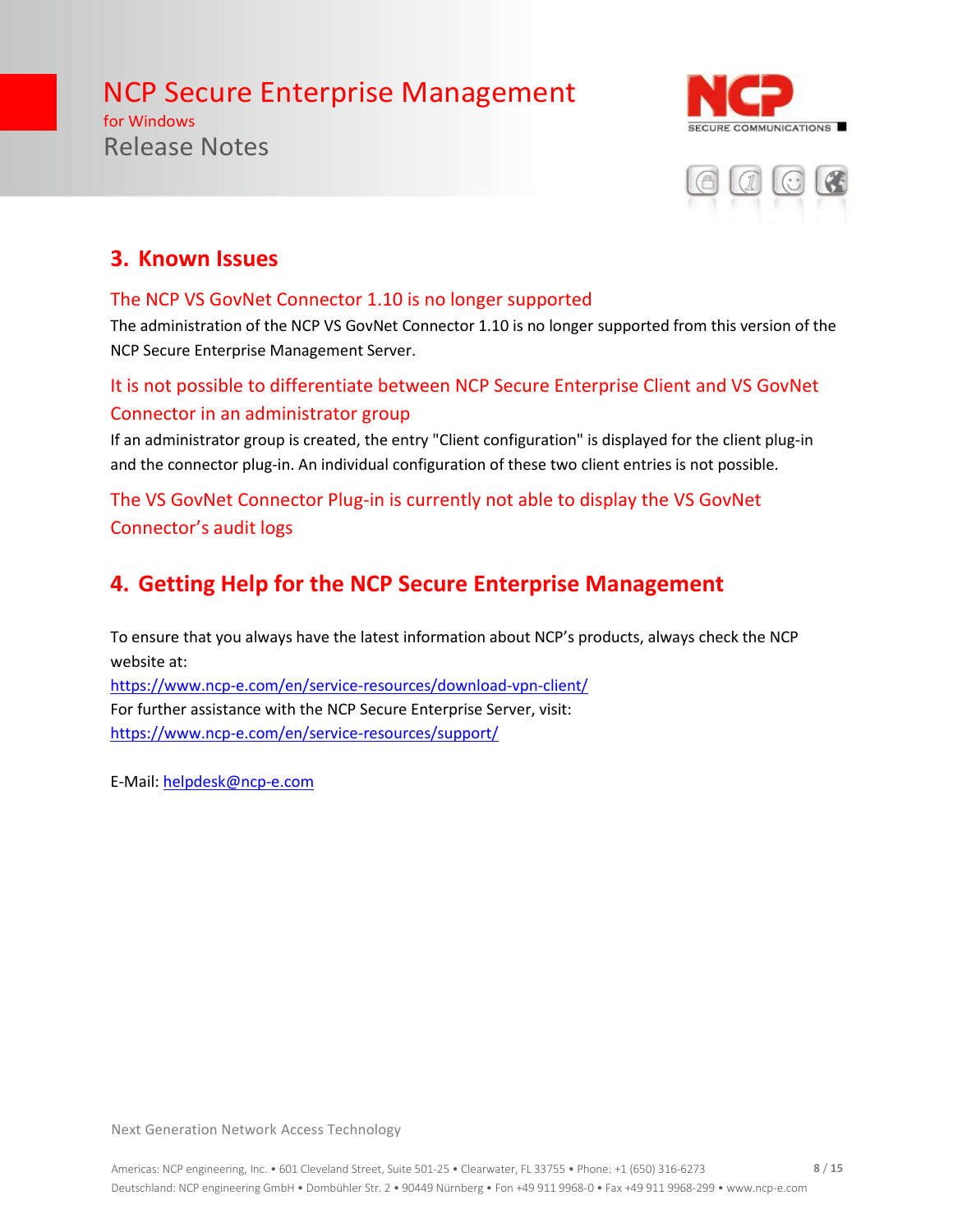for Windows Release Notes





# **5. Features**

## Central Management

NCP Secure Enterprise Management (SEM) is the central component of the NCP Next Generation Network Access technology. As the **Single Point of Administration** it provides the transparency required to enable network administrators to centrally manage mobile and stationary workstations, as well as remote VPN gateways (such as those in branch office networks). The NCP software tool provides all functionalities and automation mechanisms that are required for commissioning and operating a remote access infrastructure.

Using SEM, configurations, certificates and software updates are created and updated centrally, stored or distributed and rolled-out.

The Policies for Endpoint Security (Network Access Control) are created centrally at SEM and, dependent on their conformance to the resultant rules, Enterprise Clients are allowed or denied access to the corporate network.

### Licensing the Managed Units

The total number of Managed Units to be licensed in a Secure Management Server system is the sum of the number of Client entries. The units forming the central server serving the Configuration Plug-ins (Secure Server and HA Server) do not count towards determining the number of Managed Units to be licensed.

## Components of the Secure Enterprise Management

The NCP Secure Enterprise Management (SEM) consists of the Management Server and the Management Console. Database system software is not included the package.

## Server Prerequisites

**Operating Systems** See Prerequisites on page 1 **Computer** CPU min. Pentium III-800 MHz (depending on the number of managed units) With RADIUS Plug-in: Pentium IV-1,5 GHz Hard disk: at least min. 50 MB free disk capacity plus disk capacity for log files and app. 20 MB per software package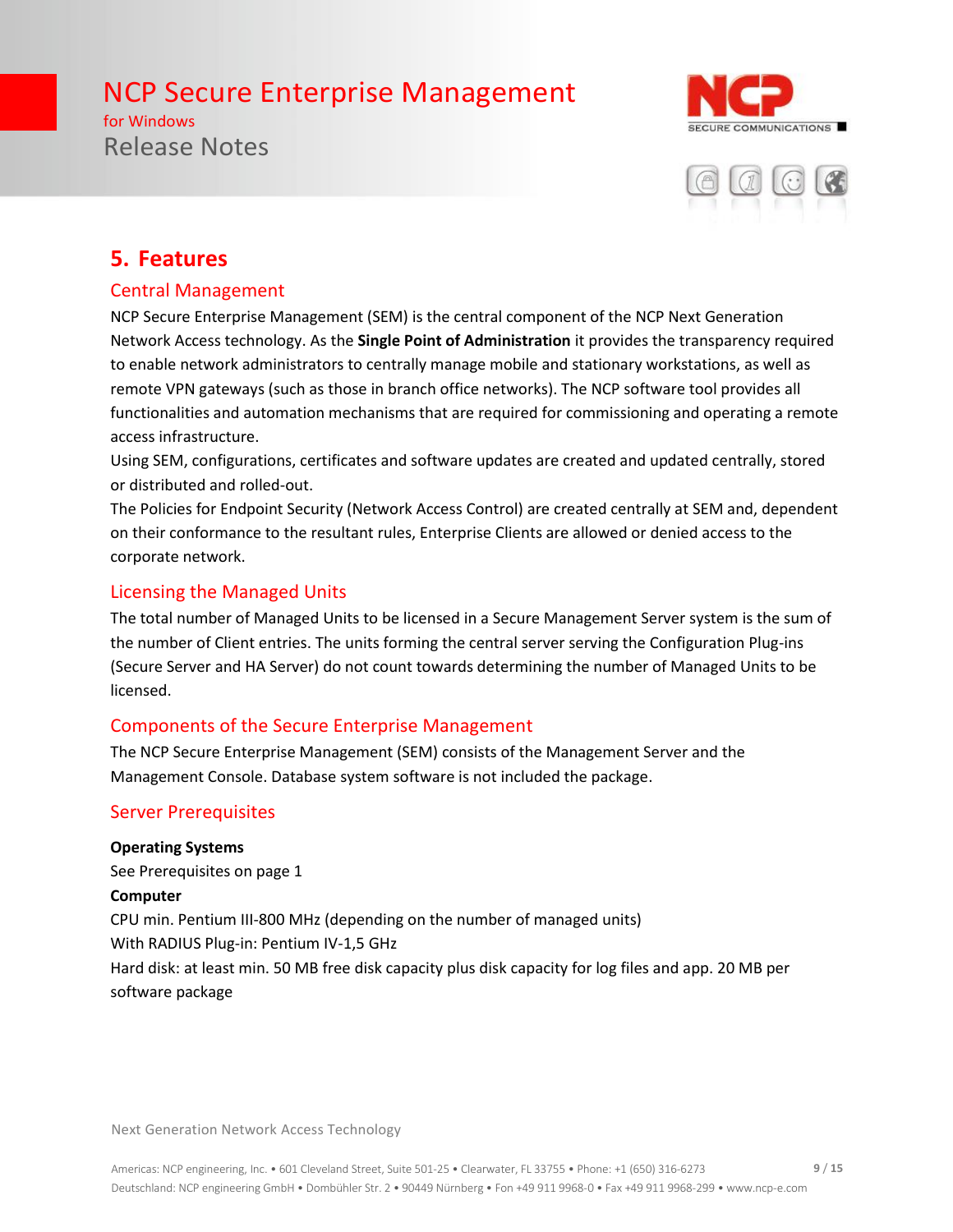for Windows Release Notes





#### **Databases Supported**

#### See Prerequisites on page 1

The Management Server is a database based system and it communicates with any of the following databases via ODBC or the native database driver.

All system relevant information is stored in the database and is usually integrated in the VPN operator's backup process; i.e. user profiles (configurations of the managed units), license keys and authentication data, certificates, provider passwords, etc.

Windows 64 bit systems provide two ODBC Data Sources. NCP recommends that the ODBC database connection is setup via the NCP Secure Management Server - Configuration utility (Start -> NCP Management Server -> Configuration).

#### **Backup System**

A backup option includes the integrated replication services needed by main and backup Management Servers to ensure the continuous availability of management services.

#### **Supported Certification Authorities**

Microsoft Certificate Services as integrated or stand-alone CA.

### Console Prerequisites

The Management Console is used to centrally manage the VPN user data.

#### **Operating Systems**

Windows Desktop operating systems 32 bit and 64 bit

### Management Server Modules

The Management Server modules are provided as plug-ins and can be installed from any computer within the local network by simply entering the IP address of the Management Server using the Management Console. (The database system is not included in the product scope).

#### **Available Plug-ins**

- Client Configuration Plug-in
- Firewall Plug-in
- Server Configuration Plug-in (HA Server and Secure Server)
- License Management Plug-in
- PKI Management Plug-in
- Endpoint Policy Plug-in
- Script Plug-in
- RADIUS Plug-in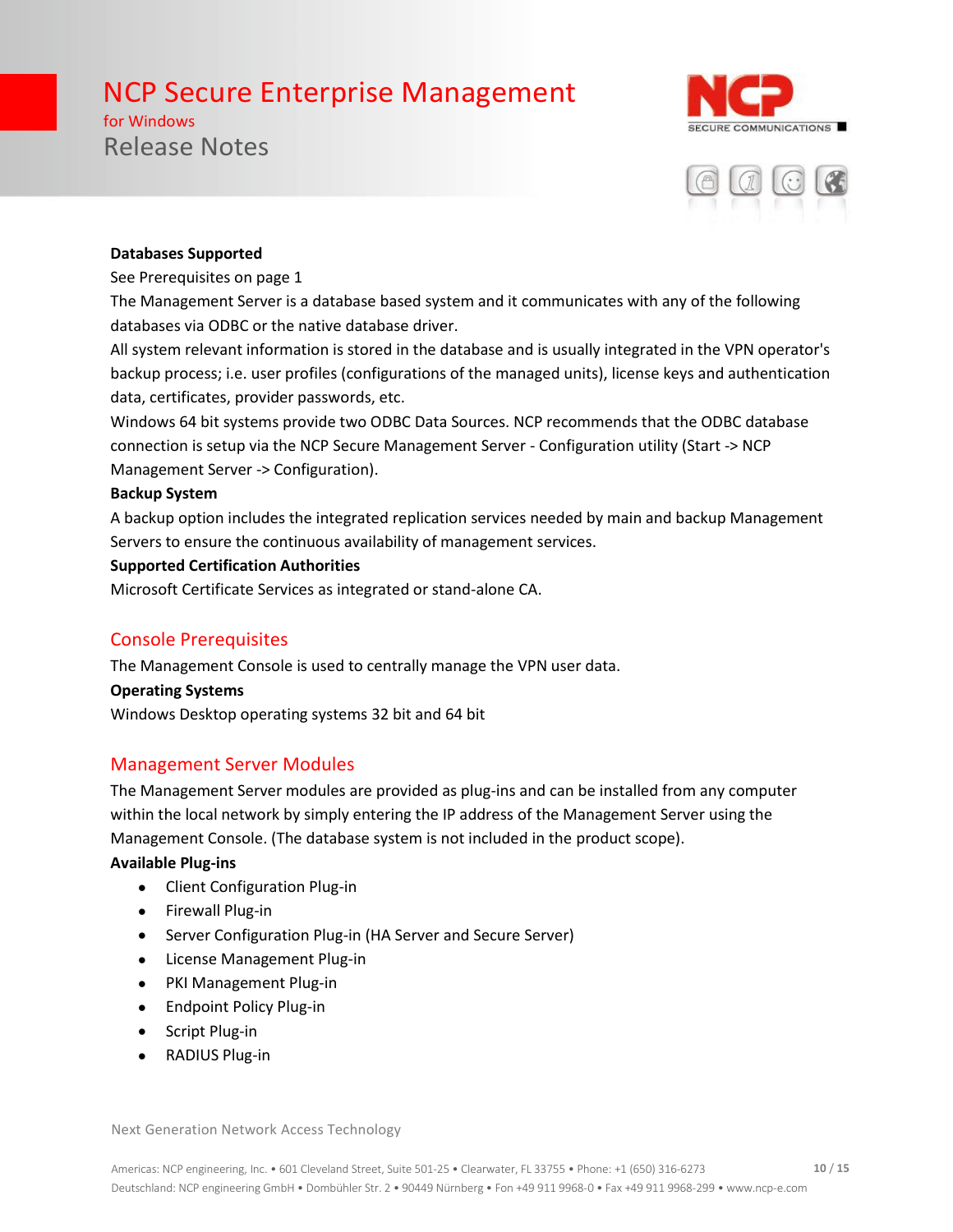for Windows Release Notes





- System Monitor Plug-in (experimental)
- VS GovNet Connector Configuration Plug-in

# RFCs and Drafts Supported

- RFC 2138 Remote Authentication Dial In User Service (RADIUS)
- RFC 2139 RADIUS Accounting
- RFC 2433 Microsoft CHAP
- RFC 2759 Microsoft CHAP V2
- RFC 2548 Microsoft Vendor-specific RADIUS Attributes
- RFC 3579 RADIUS Support For Extensible Authentication Protocol (EAP)
- RFC 2716 PPP EAP TLS Authentication Protocol
- RFC 2246 The TLS Protocol
- RFC 2284 PPP Extensible Authentication Protocol (EAP)
- RFC 2716 Certificate Management Protocol
- RFC 2511 Certificate Request Message Format
- Draft-ietf-pkix-cmp-transport-protocols-04.txt, Transport Protocols for CMP
- Draft-ietf-pkix-rfc2511bis-05.txt, Certificate Request Message Format (CRMF)

# Core Functionality

### **Management of Administrators and Multi-Company Support**

The Secure Enterprise Management system's multi-company support makes it a natural choice for implementation at Managed Security Service Providers (MSSP) with their "managed VPNs", or in remote access structures, where multiple companies jointly use one VPN platform (VPN sharing).

Using centralized administrator management, access rights can be defined for the administrators of the respective stand-alone companies and their associated VPN users.

Administrator groups mean that the rights of the administrators can be assigned in such a manner that each has exclusive access to only his/her specific company (Organization Group); the chances of infringing on any other organization's data are precluded.

The Secure Enterprise Server, or a server supplied by any manufacturer (see the compatibility list at www.ncp-e.com) can be implemented as VPN gateway. Secure Enterprise Management can thus be integrated within any existing IT infrastructure and it enables operation even in complex VPN environments.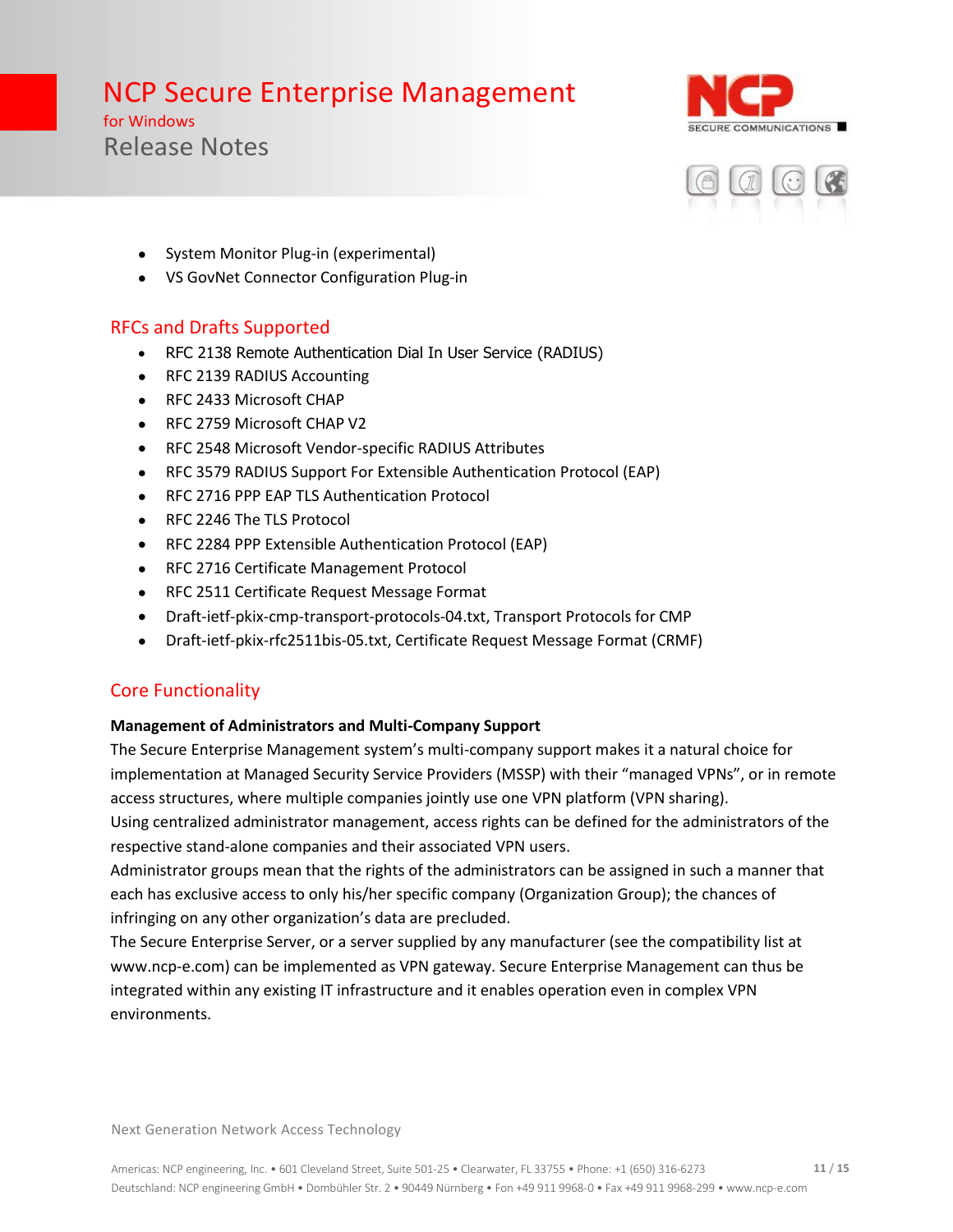for Windows Release Notes





#### **License Management (License Management Plug-in)**

Using License Management, all the managed units are made available to the Management Server. The Managed Units can be either user licenses or remote server licenses. All licenses are managed according to predefined policies:

- Licensing can be handled either automatically or manually
- When no longer required licenses can be returned to the pool
- Warning is given when the license pool is empty

### **Creating Configurations for the Managed Units**

Using the Management Console, user data can be called down or configurations and certificates stored. All relevant information is stored in the database and is normally integrated into the backup process of the VPN operator.

All relevant data can be input either interactively via the Management Console or scripted via the Script Plug-in.

### **Automatic Update (via LAN or VPN)**

The Secure Enterprise Management Update Service enables all software components relevant for a remote access environment to be held centrally. As soon as a connection is established between a Client and the corporate network, these components are copied to the Client. Even if the connection is interrupted during the transfer, the pre-existing software status and configurations are preserved unchanged. Only after a complete, error-free transfer of all pre-defined data does the actual update take place.

• Control of the Update Package

Software components are distributed according to an Update List, collected together by an administrator and based on certain pre-defined needs. In this way it is possible to differentiate, per component, between communications media, frequency that an update is refused and type of update.

• Update Components

The following software components can be prepared for automatic update:

- o Configurations (Enterprise Client Profiles and Monitor settings)
- o User Certificates (Soft certificates, p12 format)
- o Issue Certificates (Soft certificates, cer and pem format)
- o Update Client
- o Software versions (Software Updates/Upgrades can only be performed on Clients under Windows desktop operating systems)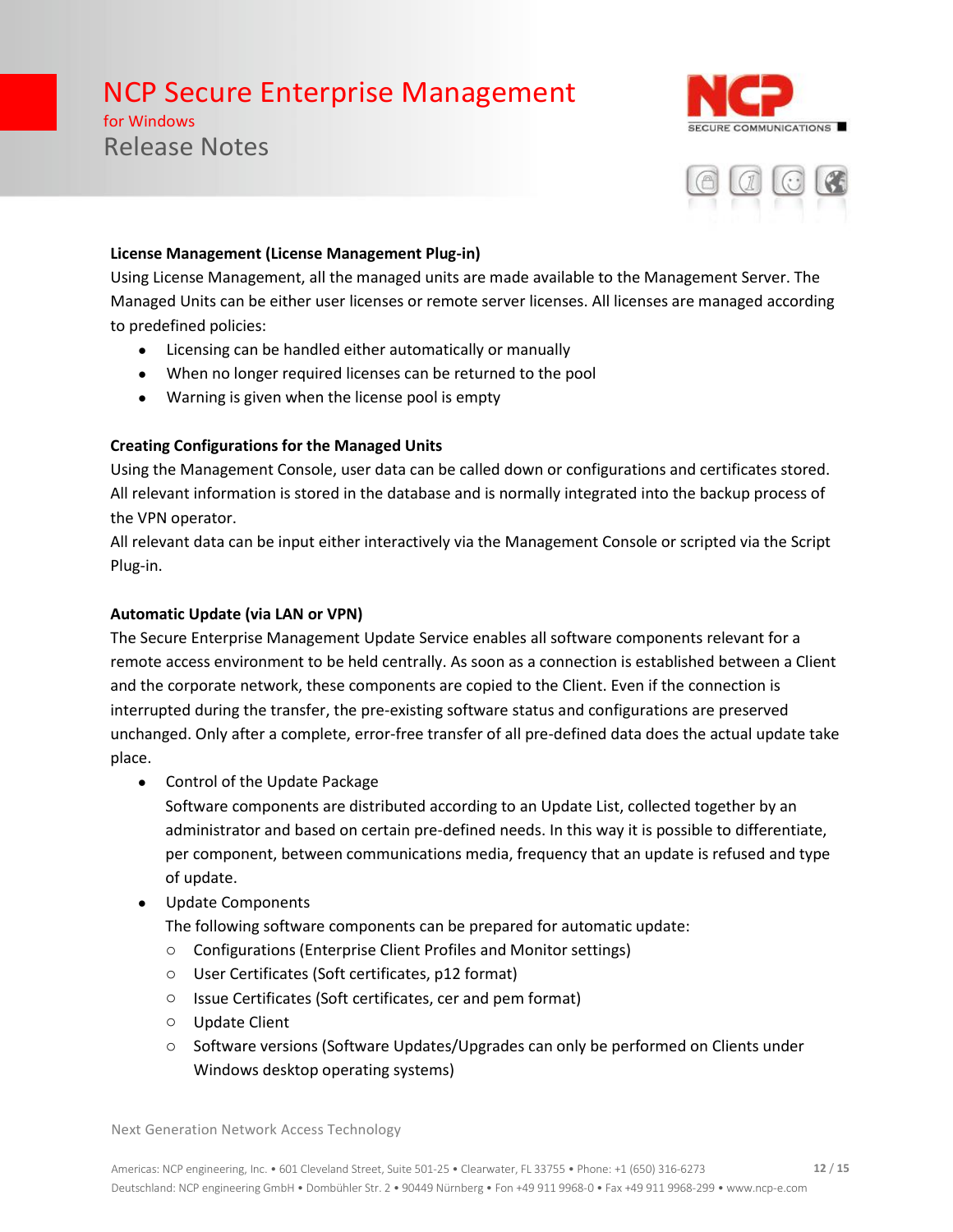for Windows Release Notes





- Communications Media All communications media supported by the remote device can be used for update components. This ensures, for instance, that a fast communications media can be used to transfer large amounts of data.
- Update Process

As an alternative to updates via VPN, updates can also be performed via LAN. (An NCP Dynamic Personal Firewall can only be updated via LAN). During updates via VPN all data is transferred encrypted through the tunnel. During updates via LAN, when the Client machine is located in a home corporate network, data is transferred using an SSL VPN connection.

# Description of the Plug-ins

### **System Monitor Plug-in (experimental)**

This plug-in provides information about all important events within a VPN installation, in bar graphs or line diagrams. The administrator can use the system monitor to call up current status information in real time, or to access previously saved data repositories of the remote access environment. Each graph can be paged backwards or forwards on the time axis. The views of the diagrams can be freely selected.

## **Client Configuration Plug-in**

Using this plug-in, Secure Enterprise Client profiles can be created, configured and administered, using such features as:

- automatic generation of all group specific and connectivity parameters, based on predefined templates
- only personalized data need be entered manually (authentication data for the first connection during the rollout)
- definition of those parameters that will not be alterable by the remote user
- automatic configuration of central component data (RADIUS, LDAP, SNMP) that is referenced in user profiles
- extensive logging (versions, time stamps for configuration changes, automatic upload of client log files)
- creation of a generalized init-user for rollout, and
- automatic creation and provision of configuration updates.

### **Firewall Plug-in**

The Firewall Plug-in is used for configuring the personal firewall of the Secure Enterprise Clients and also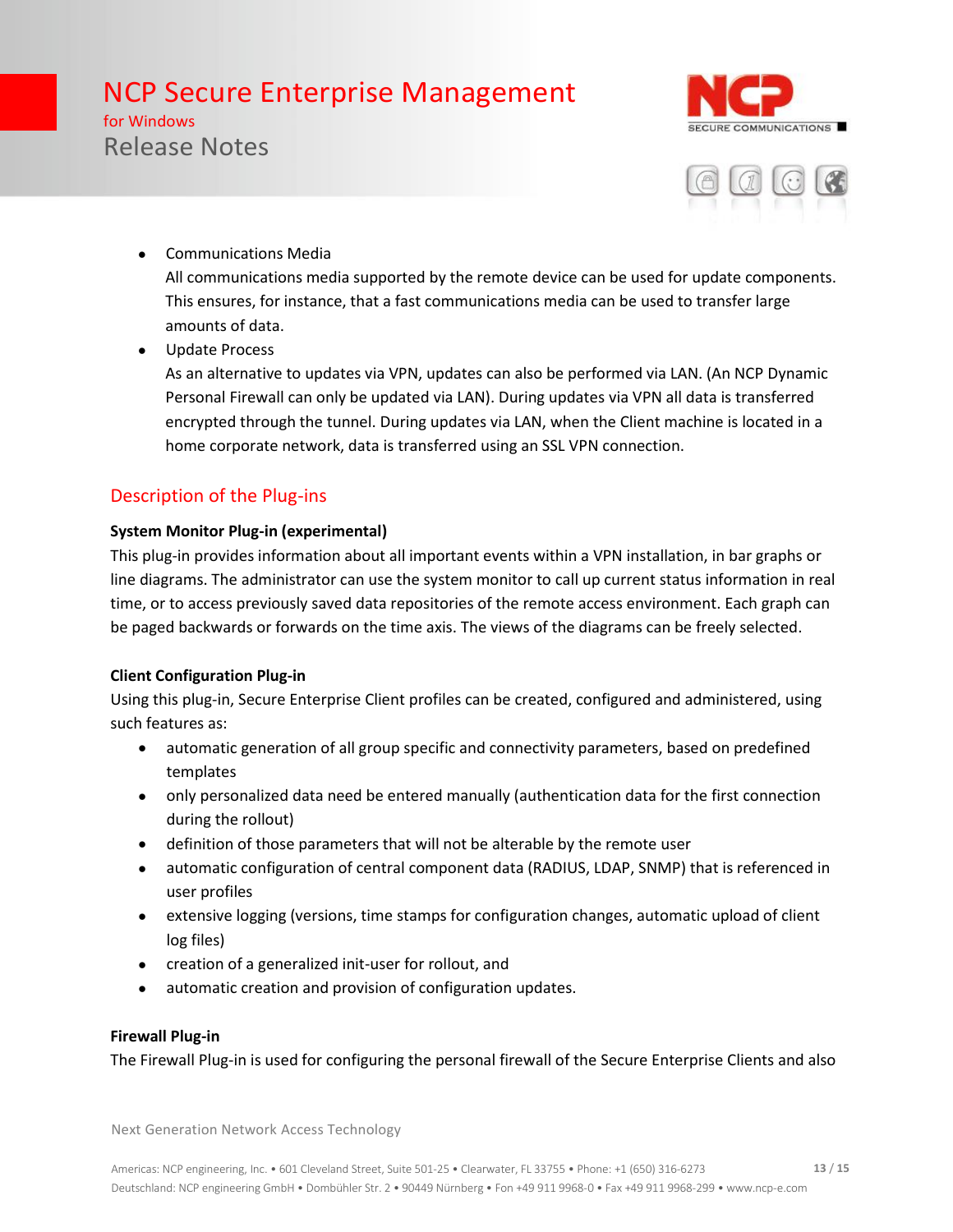for Windows Release Notes





for configuring the Dynamic Personal Firewall of the Client Suite. Configuration options include:

- definition of application and connection dependent filter rules
- filter rules can be based on protocols, ports and addresses
- definition of specifications for detection of "friendly networks" (IP address, network, network mask, IP address of the DHCP server, MAC address)
- definition of logging settings
- FND server configuration (Friendly Net Detection), and
- alterations to firewall settings that will not be alterable by the remote user.

### **Server Configuration Plug-in**

The Server Configuration Plug-in is used for configuring and managing the NCP Secure Servers (Secure Enterprise Server and Secure High Availability Server) in the corporate network. Licensing of the Server components is handled decentralized at the respective machine, via its web interface.

Access rights for those servers and their entire configuration is created and managed at the Management Console.

The Servers' configuration and statistics components of the web interface are replicated one-to-one at the Management Console. When necessary, server configuration via a server's web interface can be temporarily enabled, using controls at the Management Console; however, conflicting configuration changes are inhibited.

Templates can be used to predefine parameters for servers (Server Farm) and for Client user groups.

### **PKI Enrollment Plug-in**

The PKI Enrollment Plug-in functions as Registration Authority (RA) and manages the creation as well as the administration of electronic certificates (X.509 v3) in conjunction with different certification authorities (CA). A generated certificate can optionally be stored as a soft certificate (PKCS#12) or on hardware, e.g. smart card or USB token (PKCS#12). The NCP Demo CA that ships with the product can be used to simulate a PKI during the test phase, however it is not recommended for production operations. Conversion to an external CA is problem-free. The most important functionalities include:

- creation of user and hardware certificates (also bulk mode)
- renewing of certificate validations (PKCS#7)
- revocation of certificates
- distribution of the certificates (also multi client certificates)
- creation of the user configuration via LDAP in the directory service
- creation of a PAC letter (Personal Authentication Code) for initial connection and licensing, and
- generation and distribution of server certificates.